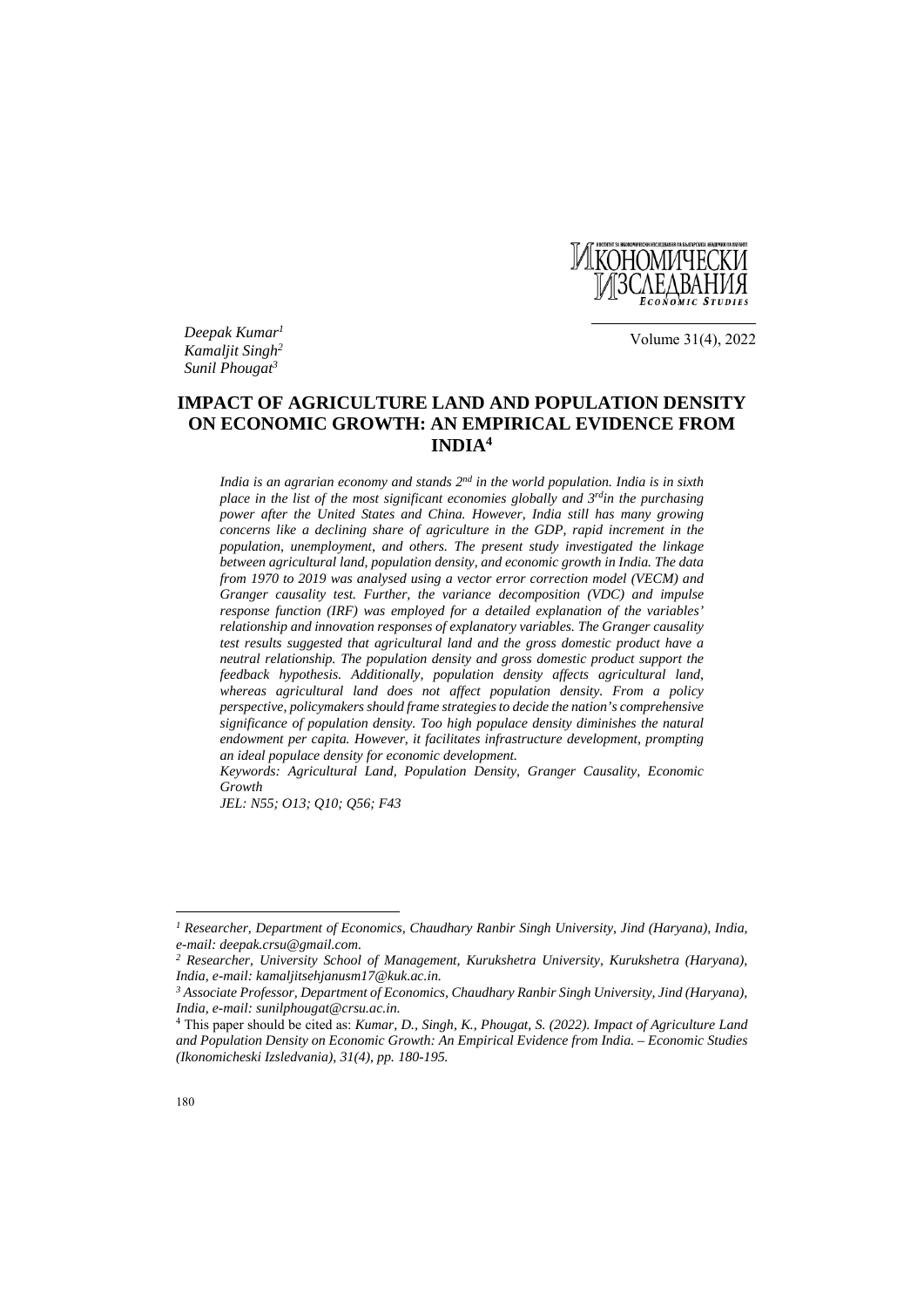#### **1. Introduction**

Agriculture plays a strategic role in developing nations globally, especially in nations like India. Most of the population in developing nations living in rural areas, and the primary source of their livelihood in these countries is agriculture. According to the census of 2011, 69.9 percent population of India lives in rural areas and is involved in agriculture  $\&$  its allied activities for their livelihood. India is in fifth place in the list of the most significant economies globally and 3rd in the purchasing power after the United States and China. However, India still has many growing concerns like a declining share of agriculture in the GDP, rapid increment in the population, unemployment, and others. Since the Indian economy has grown and diversified, the agriculture sector's contribution to Gross Domestic Product (GDP) has steadily declined from 1951 to 2011 (FAO).

At the time of the independence, agriculture was the primary sector contributing to India's GDP, followed by the industry & manufacturing, and service sectors. As the economy starts to grow, structural changes are taking place, and the share of agriculture is continuously declining. During the time of independence, agriculture contributes around 53 percent of India's GDP, and now this time service sector in India takes over agriculture and industry & manufacturing. The trend of economic growth over the years is shown in Figure 1.

Figure 1



Trend of economic growth

*Source: www.data.world.co.in.* 

In 2020-2021, first time in the last 17 years agriculture sector made a record by contributing to India's GDP by approximately 20 percent (pib.gov.in). The covid-19 pandemic has destroyed most of the national economies around the globe. The Indian economy also showed a negative growth rate during the covid-19 period in 2020-2021, but agriculture is the only sector that had a positive growth rate in the Indian economy (Cariappa, 2021). Agriculture land is defined as "land currently used to produce agricultural commodities including forest products or land that have the potential for such production (Brewer, Boxley, 1981). The trend of agriculture land over the years is shown in Figure 2.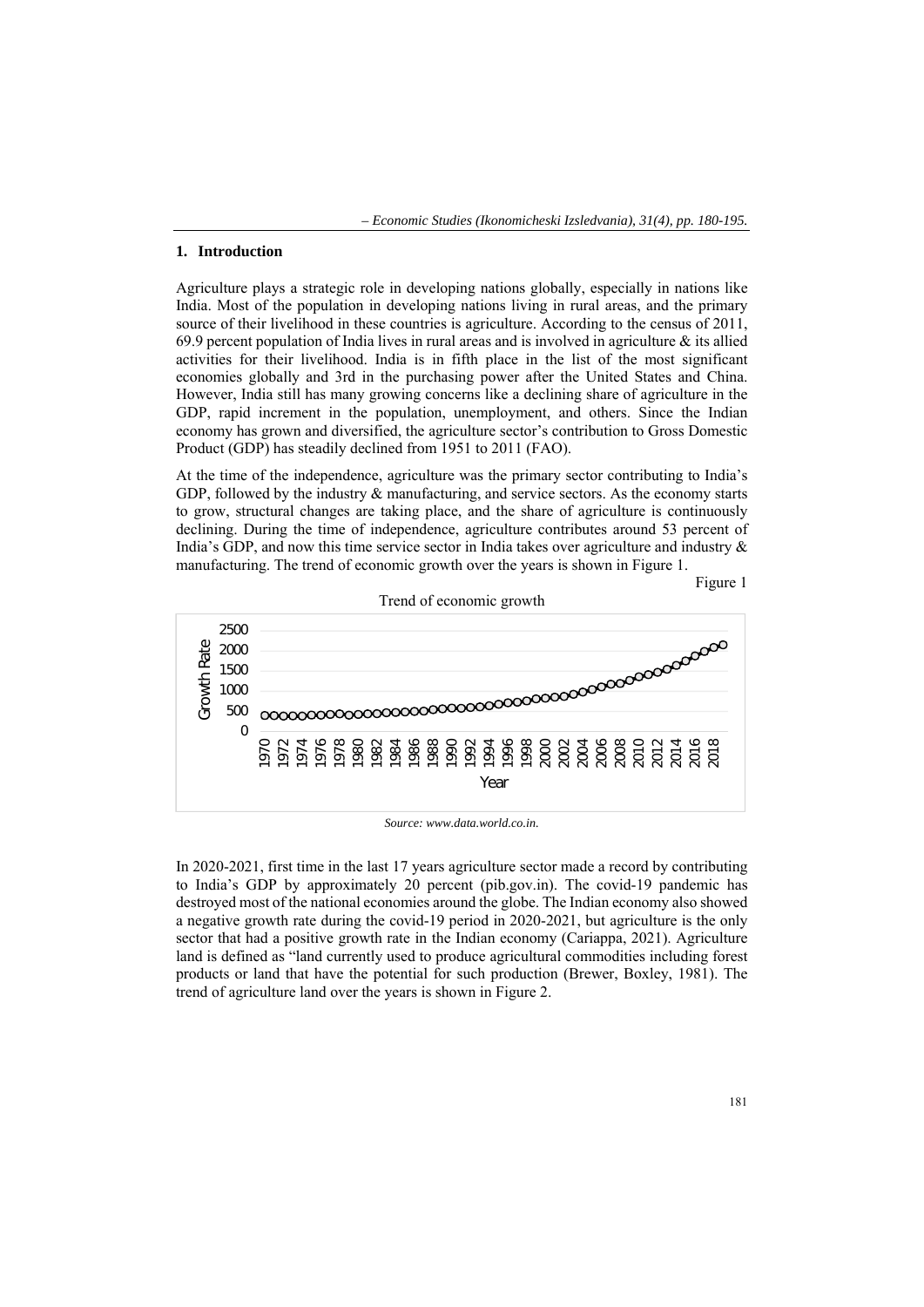*Kumar, D., Singh, K., Phougat, S. (2022). Impact of Agriculture Land and Population Density on Economic Growth: An Empirical Evidence from India.* 



*Source: www.data.world.co.in.* 

According to the Indian Council of Agricultural Research, India is blessed with large arable land with 20 Agri-climate, a wide range of climate conditions and soil types, and can grow different crops. Notwithstanding these realities, the average productivity of many crops in India is very low. India's arable land space of 159.7 million hectares (394.6 million sections) is the second biggest after the United States. Its gross irrigated crop area of 82.6 million hectares (215.6 million sections of land) is the biggest in the world. These lands have a favourable combination of soil quantity, growing season, moisture supply, size and accessibility". The rapidly growing population coupled with enlarged food demand entails either an extension of agricultural land or adequate production gains from current resources (Fitton et al., 2019). The trend of population density is shown in Figure 3.





*Source: www.data.world.co.in* 

Sustainable use of agriculture is essential for economic growth (Hamidov et al., 2016). Landuse changes affect the environmental quality mainly when affected lower-quality lands are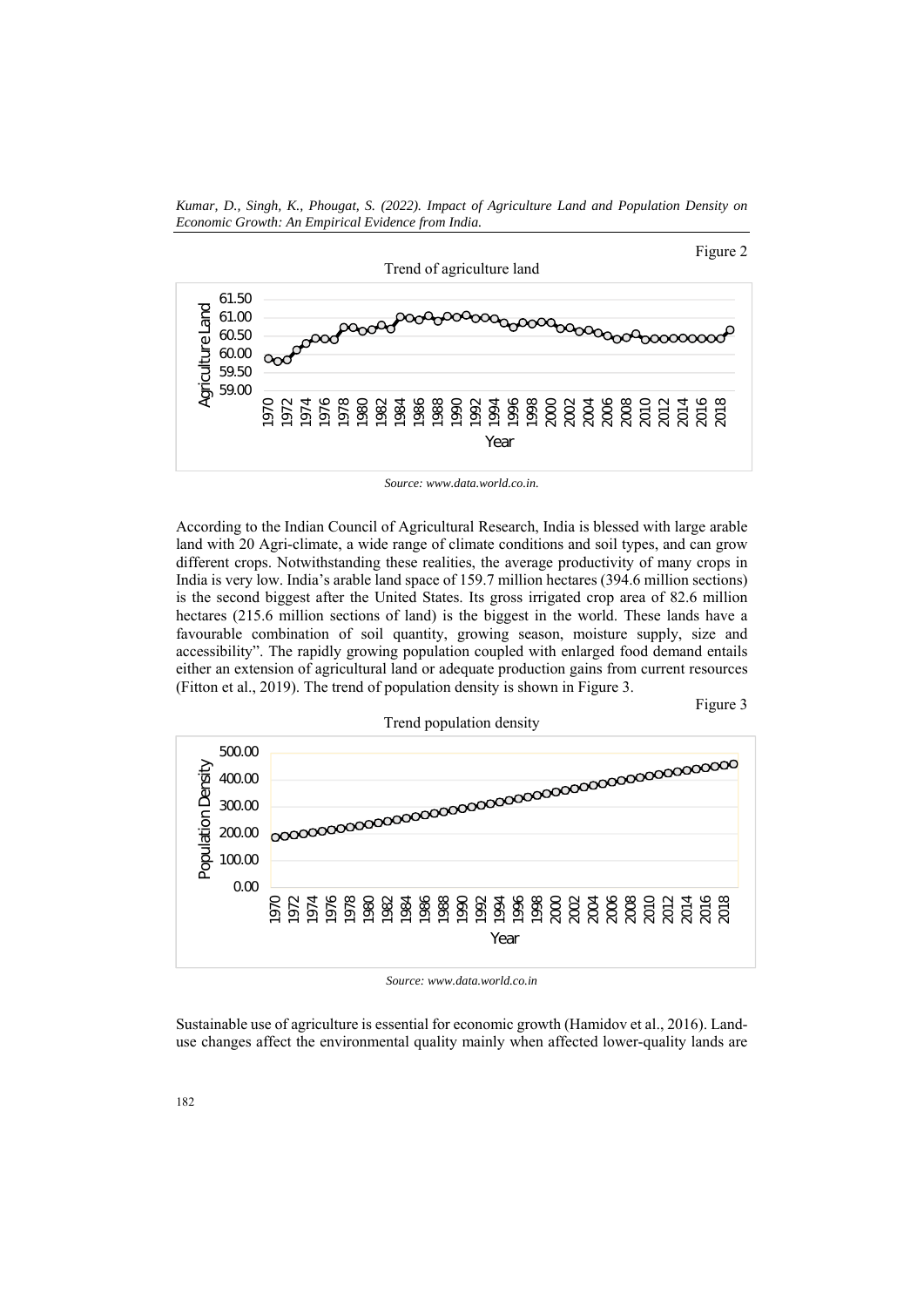environmentally sensitive (Lubowski, 2006). There are severe and rising concerns about the effects of fast population growth on the environment and natural resources, including forests, land, water, biodiversity, and other resources (World Commission on Environment and Development, 1987; Ehrlich, Ehrlich, 1990). The impact of population growth on agriculture and natural resource management has been debated, at least from Malthus (Malthus, 1872). In India, the increase in population size due to unplanned activities, urbanisation is increasing rapidly, which reduces the agricultural land and has a serious impact on the natural resources (Shivani, 2017). Fast populace growth appears to influence the farming area straightforwardly, which upsets the food supply in rural and urban regions. Therefore, food safety and increasing agricultural land losses have become a global concern problem (Oko et al., 2021).

Most of the studies in India are on the economic growth nexus with various variables (for example, Brewer, Boxley, 1981; Mahmood, 2012; Hamidoy et al., 2016; Purnami, Santini, 2017; Hinz et al., 2020). Scant literature was available on economic growth nexus on agricultural land and population density. India is an agrarian economy and stands 2nd in the world population. Seeking for the significant importance of these variables in economic growth, the present study examined the agricultural land and population density linkage with economic growth. The remaining parts of the study are organised as follows: Section 2 discusses the literature review. Methodology and results are discussed in Sections 3 and 4. Finally, the conclusion and policy recommendations are suggested in Section 5.

## **2. Literature Review**

The ample literature was available on the economic growth nexus with various variables. So, in this section, an attempt was made to explore the nexus of economic growth with agricultural land and population density. Lubowski (2006) assessed the association between agriculture land-use changes, soil productivity, and pointers of environmental sensitivity. The results discovered that land moving among cultivated and less intensive agricultural uses is less valuable and more vulnerable to erosion than other cultivated land, both broadly and locally. Sali (2012) investigated the factors responsible for decreasing the amount of agricultural land available in developed countries and explored the negative correlation between GDP and agricultural change to discover the contributing factors behind this decline. Paned data was used in this analysis of the period 1995-2009. The analysis was carried out on a penal of 30 countries with appear middle or high income in the period 1995-2009 period. The study results indicated that the decrease in the cropland that is currently taking place in developed nations is caused by the expansion of forested areas, the urban expansion, and the abonnement of the least productive areas.

Mahmood and Chaudhary (2012) analysed the effect of foreign direct investment on carbon dioxide emissions in Pakistan". It takes carbon dioxide emissions and FDI as a dependent variable, the share of manufacturing value-added, and population density as independent variables. Econometrics tools like ADF, PP, Ng-Perron, Zivot-Andrews unit root test, and ARDL model were utilised in the study. The results showed that the long-run relationship in the model, but the short-run relationship does not exist. FD, manufacturing value-added, and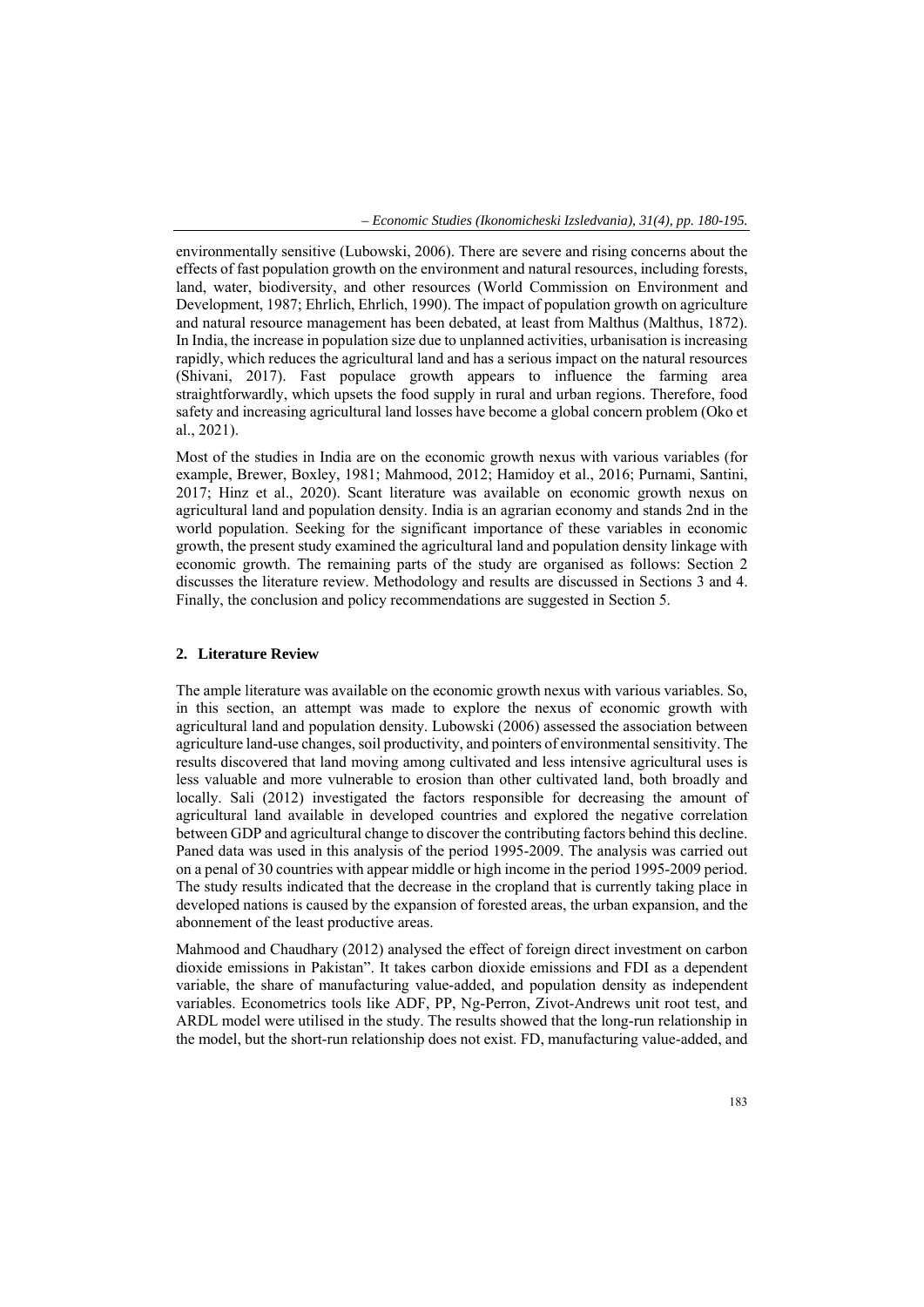population density have a positive impact on carbon dioxide emissions. Salvati (2013) presented a quantitative evaluation of rural land-use changes in a region devoted to agriculture and experiencing an increasingly higher human effect from urbanisation and land abonnement. The evaluation was carried out at the municipality scale over 40 years (1970- 2010) using the national agriculture census data. The results showed how reducing the area devoted to traditional crops and the spreading of high-intensity crops decrease the quality of rural landscapes, especially in areas with a "historical" attitude toward agriculture.

Maletta (2014) analysed the trends and prospects in agriculture and food production related to land & land productivity. He discussed this issue on a global level. Secondary data were used in the study that has been taken from the statistical database complied by FAO. The study found that the world agriculture output, both for food and non-food farm production, has been rising steadily ahead of the population. Also, it reveals that agricultural growth in the past half country, especially in later decades, was primarily due to higher land productivity with just a tiny contribution from additional land. Ohlan (2015) investigated the impact of populace density, energy consumption, economic growth, and trade openness on CO2 emissions in India. The review utilised the yearly data for the period 1970-2013. The autoregressive distributed lag model and vector error correction model were utilised in the study. The study discovered that populace density, energy consumption, and economic growth have a statistically significant positive effect on CO2 discharges both in the short-run and long run. The results also showed that populace density is the primary factor influencing CO2 emissions changes among these three variables.

Nzunda and Midtgaard (2017) analysed the spatial relationship between deforestation and forest protection area, accessibility, human population density, and regional gross domestic product. The period of the study was taken from 1995-2010. The study used the Multiple Linear Regression Model for the statistical analysis. The results of the study indicated that protected areas are essential in reducing deforestation. Higher population density and gross domestic product would be associated with less deforestation if they switched from dependence on wood for various uses and deforestation-based livelihoods. Purnami and Santini (2017) examined the impact of population growth on agricultural land conversion. A sample of 62 farmers was taken in the study to achieve the objective of the analysis. Data obtained from the sample were analysed through the SEM-PLS method. The study found that population growth and agricultural land conversion had a positive and significant effect on the conversion of agricultural land.

Lanz et al. (2017) examined how uncertainty and changeability in agricultural output destroy the capacity to feed a huge, rising, and growing worldwide populace. The study depended on the two-sector Schumpeterian model of growth. They utilise the secondary data for the period 1960-2010. The study discovered that advancement in agriculture innovation is a crucial determinant of sufficient food creation in a world with a rising populace and per-capita income. The results likewise showed that the populace is significantly influenced by variability in TFP (Total Factor Productivity). Reddy and Dutta (2018) investigated the effect of agricultural input use on agricultural gross domestic product. They used the secondary data for the period of 1980-1981 to 2015-2016. A simple regression method was used to assess the impact. The results demonstrated that factors like fertilisers and net irrigated areas are not statistically significant. It implies they do not have a significant effect on agricultural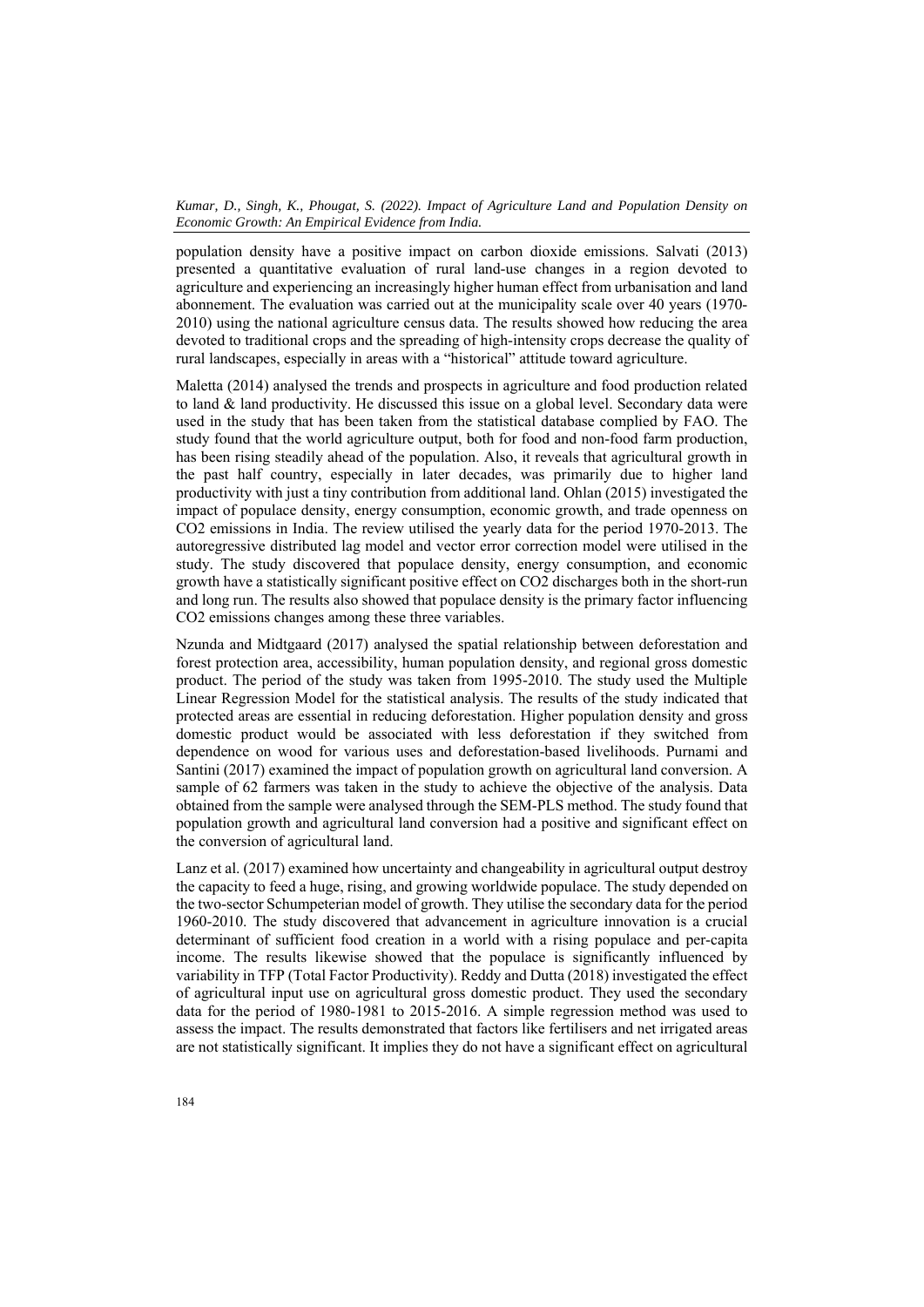GDP during the period 1980-2016. Conversely, factors like pesticides, power, precipitation, and seeds significantly affect the agricultural GDP during this period.

Fitton et al. (2019) analysed the potential trends, dangers, and vulnerabilities identified with land use and land accessibility that might arise from reducing water accessibility. The results demonstrated that around the world, 11-10 percent of crops and gross land can be vulnerable to a decrease in water accessibility and may lose some functional, productive capacity. Lessening farming regions related to dietary changes offer the most significant buffers against land loss and food instability. Apata et al. (2019) studied the connection between the agricultural land-use system and climate change. For this purpose, the farm-level cost-route survey of cross-sectional data of 800 respondents was used. The data were analysed by using statistical tools and techniques like the trilogarithms model and multivariate probit model. The study results indicated a strong relationship between efficient use of agricultural land adaptive processes to climate change. Hinz et al. (2020) assessed the pathways of agricultural productivity, land use, and land cover changes in India and their effect on earthbound biodiversity and carbon stockpiling. The results showed that it is essential that the agricultural lands will probably grow, and existing farmlands need to be strengthened to meet the future food production demands.

Considering the review above, there is a need to work on the interaction of agricultural land and population density with economic growth. Thus, this paper has made an attempt to investigate the association between agricultural land, population density, and economic growth in India.

#### **3. Data and Methodology**

#### *3.1. Data*

Gross Domestic Product (GDP), Agricultural Land, and Population Density of India are retrieved from World Data Indicators (WDI). The yearly data for the period 1970-2019 is selected for the analysis. The measurement units of data are given below in Table 1.

Table 1

| Variable                  | Symbol | Measurement                                 |
|---------------------------|--------|---------------------------------------------|
| Gross Domestic Product    | GDP    | "Constant 2010 US\$, Per Capita"            |
| Agricultural Land         |        | "Percentage of Land Area"                   |
| <b>Population Density</b> | P∩P    | "People Per Square Kilo Meter of Land Area" |

Variables Description

*Source: www.data.world.co.in.* 

## *3.2. Econometric Model and Methodology*

## 3.2.1. Unit root test

In the first phase, Augmented Dickey-Fuller (ADF) was used to determine the stationarity of the data set. A null hypothesis is set,  $H_0$ : Series has a unit root, i.e., series is non-stationary (Dickey, 1981). So, the subsequent equation is set: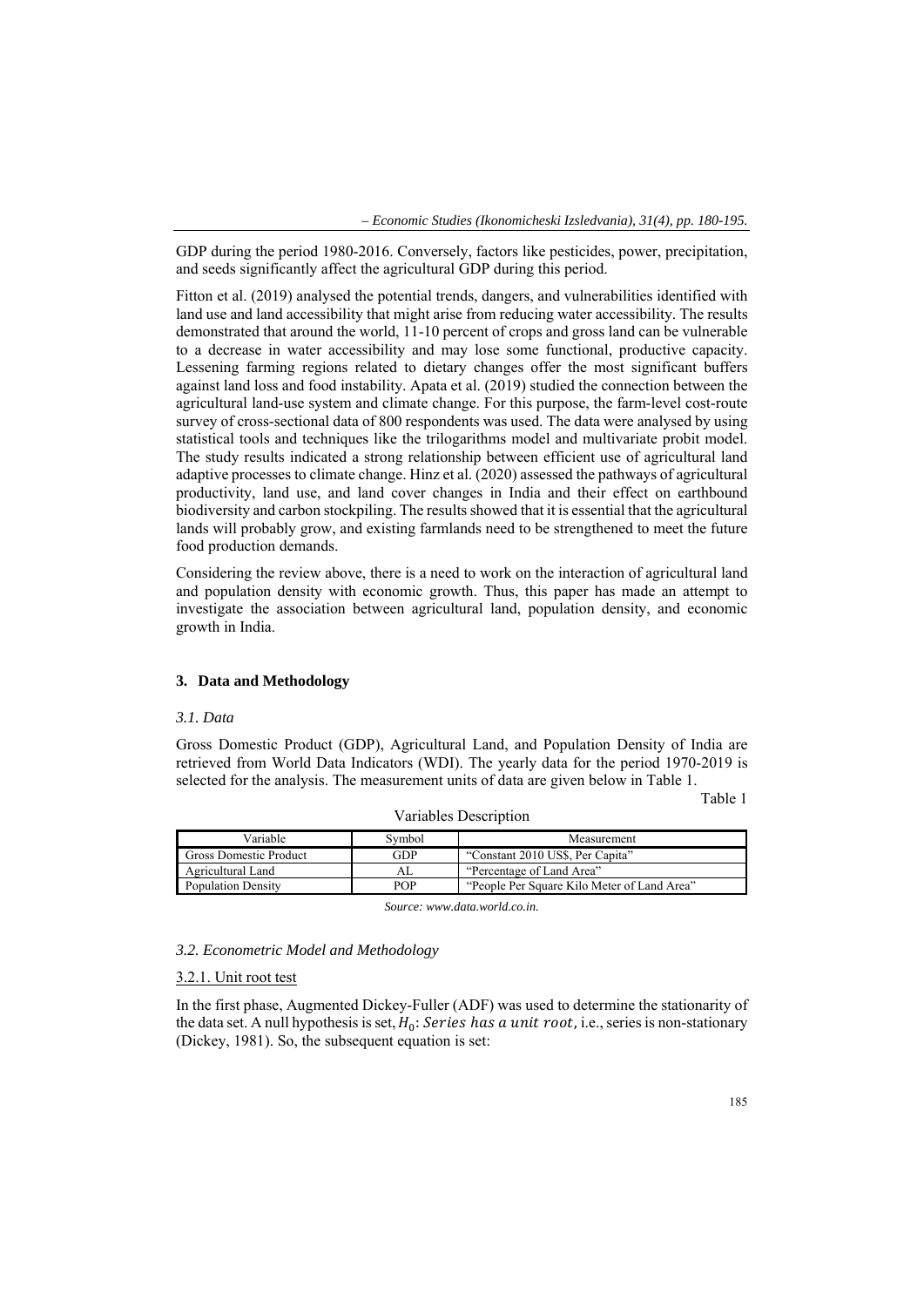$$
\Delta Y_t = \alpha_1 \beta_0 \beta_1 + \beta_{AL} A L_t + \beta_{POP} P O P_t + \mu_t \tag{1}
$$

Where  $Y_t$ ,  $AL_t$ ,  $POP_t$  and  $\mu_t$  are Gross Domestic Product, Agricultural Land, Population Density and  $\mu_t$  the error term.

### 3.2.2. Johansen co-integration

The co-integration test assists in the confirmation of the null hypothesis  $[H_0: There is no co-integration]$  (Johansen, 1988). The Trace test and the maximum eigenvalue test are the two components of the Johansen co-integration tests.

$$
LR(r_0, n) = -T \sum_{k=r_{0+1}}^{n} ln(1 - \lambda_i)
$$
\n(2)

$$
LR(r_0 + r_0 + 1) = -T ln(1 - \lambda r_0 + 1) \tag{3}
$$

#### 3.2.3. Vector error correction model (VECM)

The third stage will allow for investigating both the short-run and long-run behaviours of cointegrated patterns (Engle, 1987). The standard ECM for the co-integrated sequence is:

$$
\Delta GDP_t = \alpha_0 + \sum_{k=1}^n \beta_i \Delta GDP_{t-i} + \sum_{k=0}^n \delta_i \Delta_{t-i} + \varphi z_{t-1} + \mu_t \tag{4}
$$

$$
\Delta A L_t = \beta_0 + \sum_{k=1}^n \alpha_i \, \Delta A L_{t-i} + \sum_{k=0}^n \delta_i \Delta GDP_{t-i} + \varphi z_{t-1} + \mu_t \tag{5}
$$

$$
\Delta POP_t = \beta_1 + \sum_{k=1}^n \beta_i \Delta POP_{t-i} + \sum_{k=0}^n \delta_i \Delta GDP_{t-i} + \varphi z_{t-1} + \mu_t \tag{6}
$$

Where, z is the ECT (Error Correction Term), and the OLS (Ordinary Least Square) residual from the subsequent long-run co-integrating regression:  $GDP_t = a_0 + a_1 GDP_t + \mu_t$ ,  $AL_t =$  $\beta_0 + \beta_1 A L_t + \mu_t$  and  $LPOP_t = \beta_1 + \beta_2 POP_t + \mu_t$  are defined as  $z_{t-1} = ECT_{t-1}$  $GDP_{t-1} - \beta_0 - \beta_1 A L_{t-1} - \beta_1 - \beta_2 POP_{t-1}$ . To confirm the VECM outcomes, a conventional Granger Causation Test is used that checks the causality flow direction from one component to another and conversely (Granger, 1969). The Granger causality test model equation:

$$
\Delta GDP_t = \alpha + \sum_{i=1}^k \beta_i \Delta GDP_{t-i} + \sum_{i=1}^k \psi_i \Delta AL_{t-i} + \sum_{i=1}^k \psi_i \Delta POP_{t-i} + \mu \tag{7}
$$

$$
\Delta A L_t = \beta_0 + \sum_{i=1}^k \beta_i \, \Delta A L_{t-i} + \sum_{i=1}^k \gamma_i \Delta GDP_{t-i} + \sum_{i=1}^k \psi_i \Delta POP_{t-i} + \mu \tag{8}
$$

$$
\Delta POP_t = \beta_1 + \sum_{i=1}^k \beta_i \,\Delta POP_{t-i} + \sum_{i=1}^k \gamma_i \Delta GDP_{t-i} + \sum_{i=1}^k \psi_i \Delta AL_{t-i} + \mu \tag{9}
$$

Whereas  $\alpha$ ,  $\beta$ ,  $\psi$ , and  $\gamma$  are component to be projected and  $\mu$  signify the serial error terms,  $GDP_t AL_t$ , and  $POP_t$  are specified adherence for the t periods;  $\Delta$  is the variance operator; k mentions to the lag numbers;  $\alpha$ ,  $\beta$ ,  $\psi$ , and  $\gamma$  all are the assessment factors.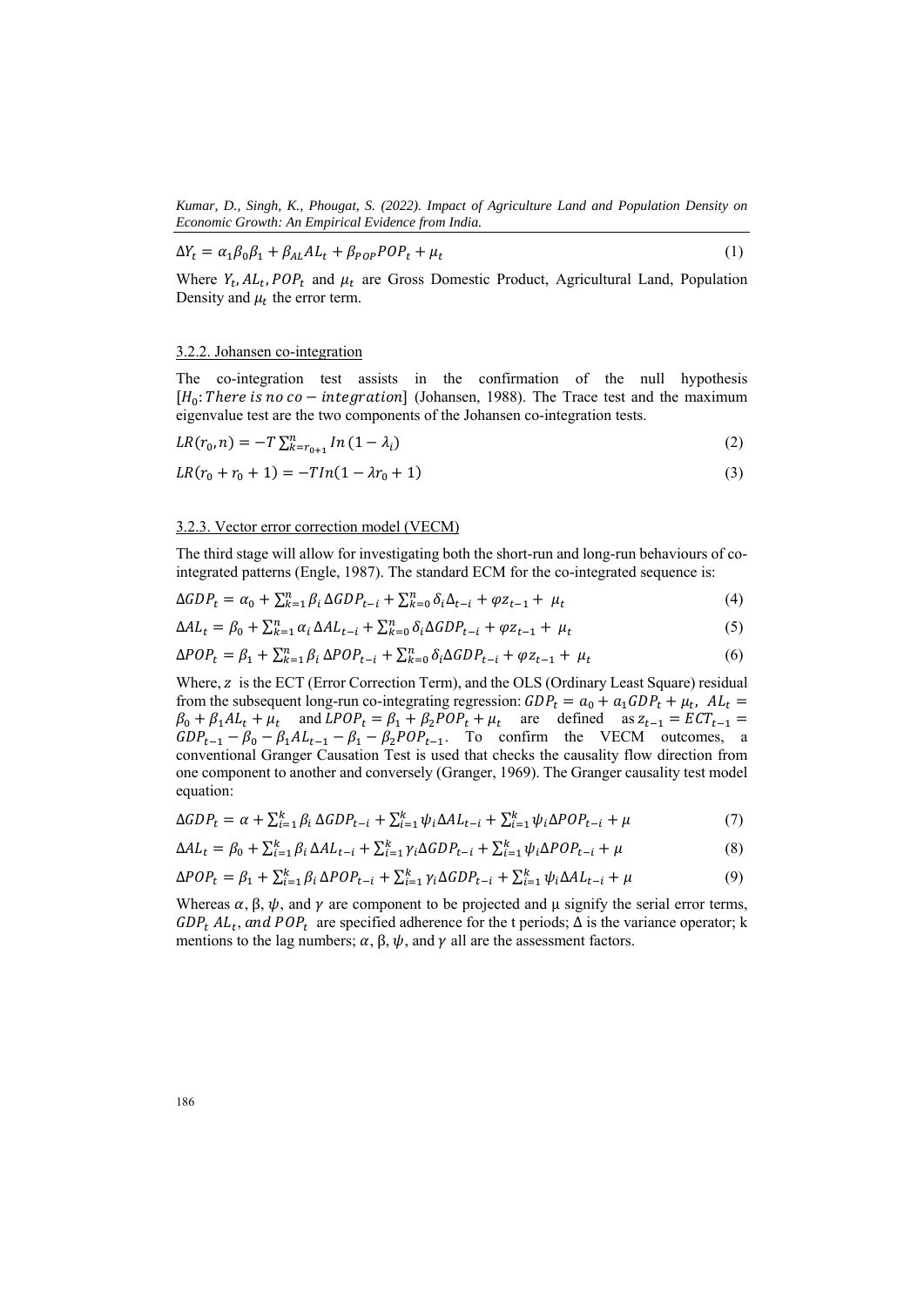## **4. Results and Discussion**

#### *4.1. Descriptive Statistics*

Table 2 exhibits the summary numbers of included variables, namely economic growth, agricultural land, and population density. The mean of economic growth is the highest (860.7222) and the lowest is for the agricultural land (60.62765). The standard deviation of the agricultural land is the lowest among all studied variables. The skewness of the economic growth and population density is positive while negative for the agricultural land. It implies that agricultural land has the option of negative earnings. All variables' series are normally distributed as p-value is greater than 5 percent.

| Statistics\Variables | <b>GDP</b> | AGL         | <b>POP</b> |
|----------------------|------------|-------------|------------|
| Mean                 | 860.7222   | 60.62765    | 322.1097   |
| Median               | 656.9442   | 60.66915    | 321.1238   |
| Maximum              | 2151.726   | 61.07447    | 459.6329   |
| Minimum              | 381.5396   | 59.80681    | 186.7320   |
| Std. Dev.            | 509.6078   | 0.310281    | 84.78097   |
| <b>Skewness</b>      | 1.091121   | $-0.707739$ | 0.017486   |
| Kurtosis             | 3.074501   | 3.321711    | 1.707492   |
| Jarque-Bera          | 9.932772   | 4.389743    | 3.482915   |
| Probability          | 0.126968   | 0.111373    | 0.175265   |
| Sum                  | 43036.11   | 3031.382    | 16105.48   |
| <b>Observations</b>  | 50         | 50          | 50         |

Descriptive statistics of Variables

*Source: Author's Calculation.* 

## 4.2.2. Unit Root Test

There is a requirement for data series to be stationary in the analysis. The outcomes of the unit root test are shown in Table 3. For stationary analysis, an increased Dickey-Fuller (ADF) test is used. The table revealed that at first difference, all variables' p-value is less than 5 percent which indicates the decision of rejection of null hypothesis H0: series has unit root or not stationarity. The results indicate that series are integrated at I (1).

Table 3

Table 2

| Variables  | <b>ADF</b> Statistics | First Difference (P-Values) * |
|------------|-----------------------|-------------------------------|
| <b>GDP</b> | $-4.954348$           | 0.001                         |
| AGL        | $-8.086072$           | 0.0000                        |
| POP        | $-3.160874$           | 0.0291                        |

Unit-Root Test (Augmented Dickey-Fuller)

*Source: Author's Calculation.* 

The findings show that I (1) series are integrated. However, the appropriate lag length or number of lags in Vector Auto-regression (VAR) must first be selected before the Johansen co-integration and the VECM analysis. The various lag values showing the log L, LR, FPE, AIC, SC, and HQ are presented in Table 4. In all cases, however, lag 2 had a significant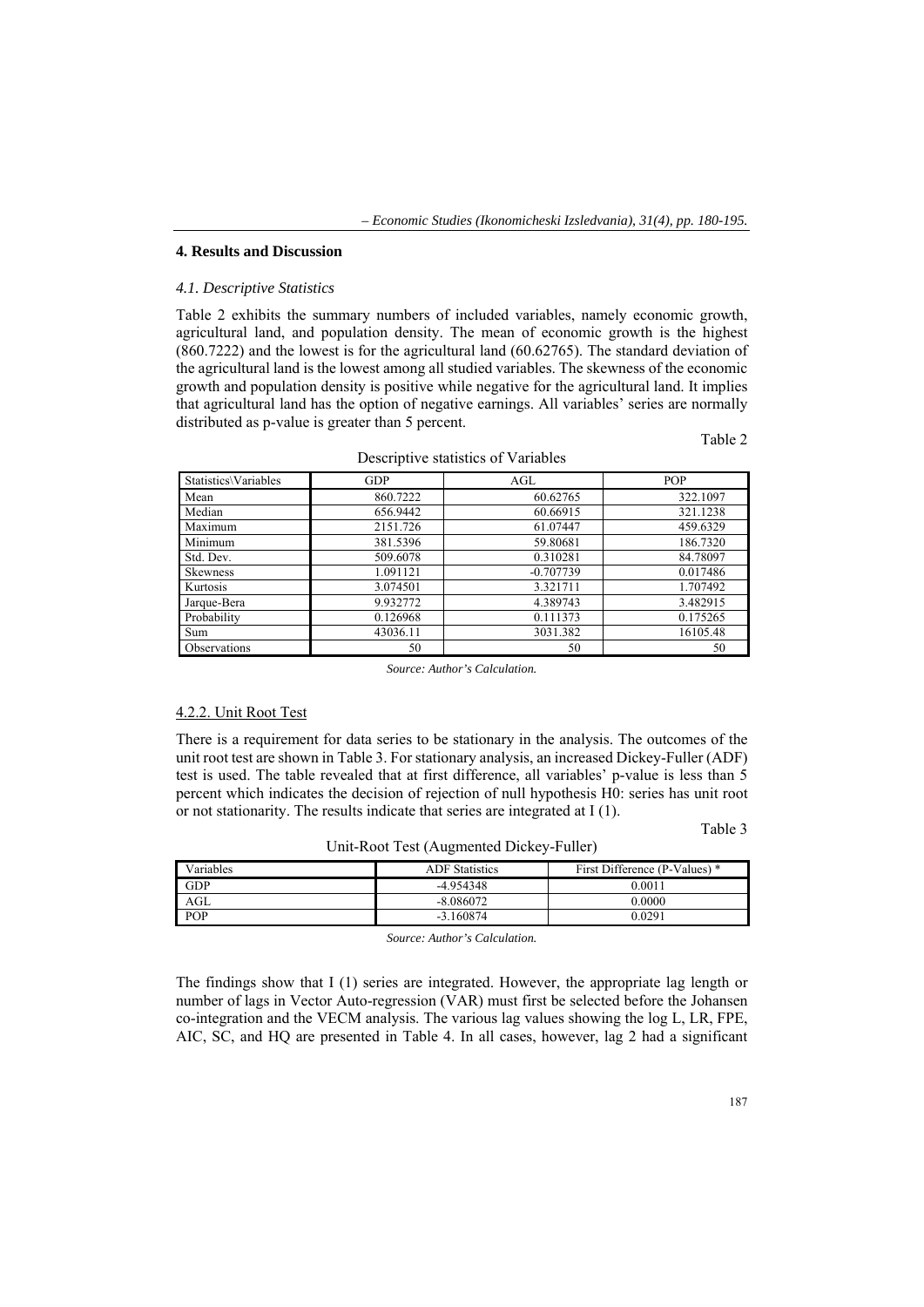value. Thus, 2, the appropriate lag duration, may be calculated and is utilised for subsequent studies analyses.

#### Table 4

Table 5

|     |             |             | _           | $-$       |           |           |
|-----|-------------|-------------|-------------|-----------|-----------|-----------|
| Lag | LogL        | LR          | FPE         | AIC       | SC        | HО        |
|     | $-595.0625$ | NA          | 13331744    | 24.91927  | 25.03622  | 24.96347  |
|     | $-125.1230$ | 861.5559    | 0.060870    | 5.713456  | 6.181257  | 5.890239  |
| (2) | $-60.66153$ | $110.1216*$ | $0.006068*$ | 3.402564* | 4 221214* | 3.711933* |

Result of Lag Length Criteria

\* Indicates lag order, LR- sequential modified LR test statistics (each test at 5% level, FPE- Final prediction error, AIC- Akaike's information criterion, SIC- Schwarz information criterion, HQ-Hannan Quinn information criterion". *Source: Author's Calculation.* 

## *4.3. Johansen Cointegration Test*

After knowing that all variables are stationary and integrated at I (1); further the Johansen Cointegration test is run. Johansen's test has further two tests that are Trace test statistics and Maximal eigenvalue statistics. The null hypothesis of this test is H0: There is no cointegration in series. Table 5 discloses both tests result. The values shown for the hypothesised number of co-integrated equation none, at most 1 and at most 2, both trace and eigenvalue statistics reject the null hypothesis as obtained statistics values for all is greater than its critical values at 5 percent. The results indicated that at most 2 vectors could be formulated. So, this test confirmed the presence of long-run association among variables series.

| <b>Trace Test Statistics</b> |            |                               |                     |           |
|------------------------------|------------|-------------------------------|---------------------|-----------|
| Hypothesized No. of $CE(s)$  | Eigenvalue | <b>Trace Statistic</b>        | 0.05 Critical Value | Prob.**   |
| None*                        | 0.683162   | 74.71081                      | 28.87707            | 0.0000    |
| At most $1*$                 | 0.264742   | 20.69074                      | 15.49471            | 0.0075    |
| At most $2^*$                | 0.124268   | 6.236674                      | 3.831466            | 0.0125    |
|                              |            |                               |                     |           |
|                              |            | Maximal Eigenvalue Statistics |                     |           |
| Hypothesized No. of $CE(s)$  | Eigenvalue | <b>Trace Statistic</b>        | 0.05 Critical Value | $Prob.**$ |
| None*                        | 0.683162   | 54.02007                      | 21.13162            | 0.0000    |
| At most $1*$                 | 0.264742   | 14.45406                      | 14.26460            | 0.0467    |

Johansen Cointegration Test

Note: Trace test statistics and Max-eigenvalue test indicate 3 co-integrating eqn(s) at the 0.05 level, \*denotes rejection of the hypothesis at the 0.05 level, \*\*MacKinnon-Haug-Michelis (1999) p-values". *Source: Author's Calculation.* 

## *4.4. Vector Error Correction Model*

As specified in the results of the Johansen co-integration test, the VECM test has to perform to study the long-run relationship and how the divergence of variables is corrected. The analysis of VECM is disclosed in Table 6, along with the coefficients, t-statistics, and pvalue. In this study, economic growth is the dependent variable and agricultural land and population density are explanatory variables. Both long-run and short-run effects are enclosed by the VECM test. The ECT and adjustment speed came out to be -0.110743 with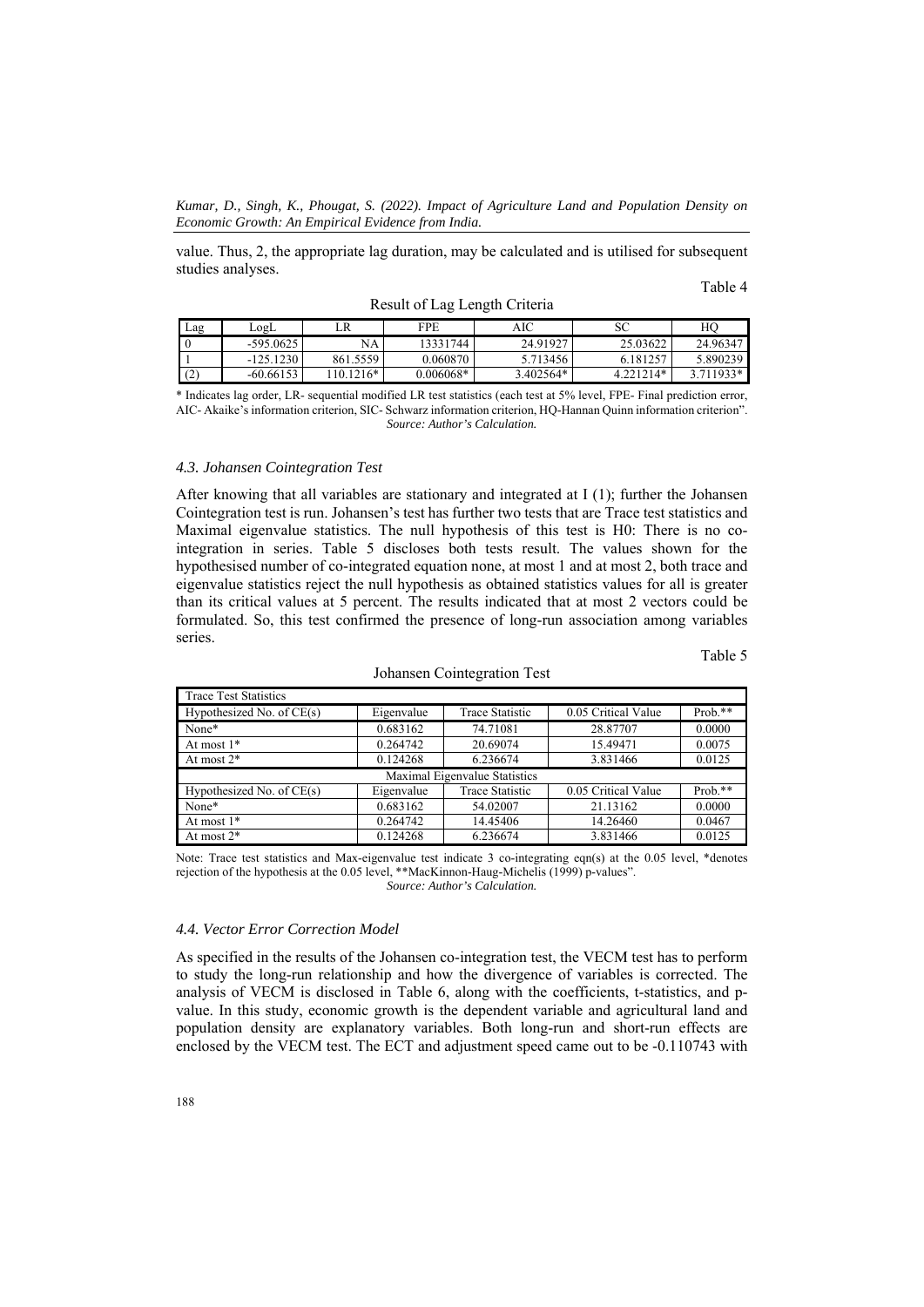significant t-statistics value. This negative and significant value satisfied the condition of continuation of the long-run relationship among variables.

The negative value (-0.110743) specified that prior period divergence in the variables is corrected at a speed of 11 percent in every year. It indicates when the co-integrated series experience the disequilibrium; GDP modifies itself and maintains equilibrium. Observing lagged value of studied variables, at lag one values of GDP and POP is significant, which indicates the presence of short-run causality moving towards GDP. On the other hand, at both lags, the agricultural land coefficient is insignificant, which specified the short-run causality absence from AGL towards GDP.

Table 6

| Dependent Variable $\rightarrow$ | D(GDP)      |              |         |  |  |
|----------------------------------|-------------|--------------|---------|--|--|
|                                  | coefficient | t-statistics | p-value |  |  |
| Cointeg1                         | $-0.110743$ | $-2.575274$  | 0.0139  |  |  |
| $D(GDP(-1))$                     | 0.324585    | 2.097324     | 0.0425  |  |  |
| $D(GDP(-2))$                     | 0.103605    | 0.679141     | 0.5011  |  |  |
| $D (AGL (-1))$                   | $-23.57923$ | $-0.768529$  | 0.4468  |  |  |
| $D (AGL (-2))$                   | $-5.371277$ | $-0.191183$  | 0.8494  |  |  |
| $D (POP (-1))$                   | $-99.29204$ | $-1.701489$  | 0.0968  |  |  |
| $D (POP (-2))$                   | 33.66858    | 0.499474     | 0.6203  |  |  |
| C                                | 391.6578    | 2.899656     | 0.0061  |  |  |

Vector Error Correction Model

*Source: Author's Calculation.* 

Further, with the help of the Wald Test existence of a short-run relationship is verified whether jointly POP (-1) and POP (-2) granger cause the GDP or not. The null hypothesis POP  $(-1)$  = POP  $(-2)$  = 0 was evaluated using the Wald Test for POP  $(-1)$  and POP  $(-2)$ coefficients. The null hypothesis is rejected because the p-value (0.0014) for this chi-square statistical is less than 5 percent, according to the data in Table 7. As a result, it is possible to conclude that there is short-run causation between POP and GDP.

#### Table 7

| $\mathbf{r}$<br>l'est Statistic | √alue    | Degree of Freedom | robability |
|---------------------------------|----------|-------------------|------------|
| -statistic                      | 6.557487 | (2, 39)           | 0.0035     |
| Chi-square                      | 11497    | -                 | 0.0014     |

Wald Test

*Source: Author's Calculation.* 

To check the fitness model parameters, there is a need to perform the serial correlation test. This test helps in verifying the absence the serial correlation among variables under study. The serial correlation of Breusch and Godfrey in residual diagnostic, the LM test is chosen by identifying two lags (Table 4). The null hypothesis was H0: there is no serial correlation. The results presented in Table 8 indicated that the null hypothesis could be ignored since the p-value is more significant than 5 percent based on the prob. chi-square value (0.1958). As a result, there is no indication of serial correlation across components, which is a positive indicator for the model.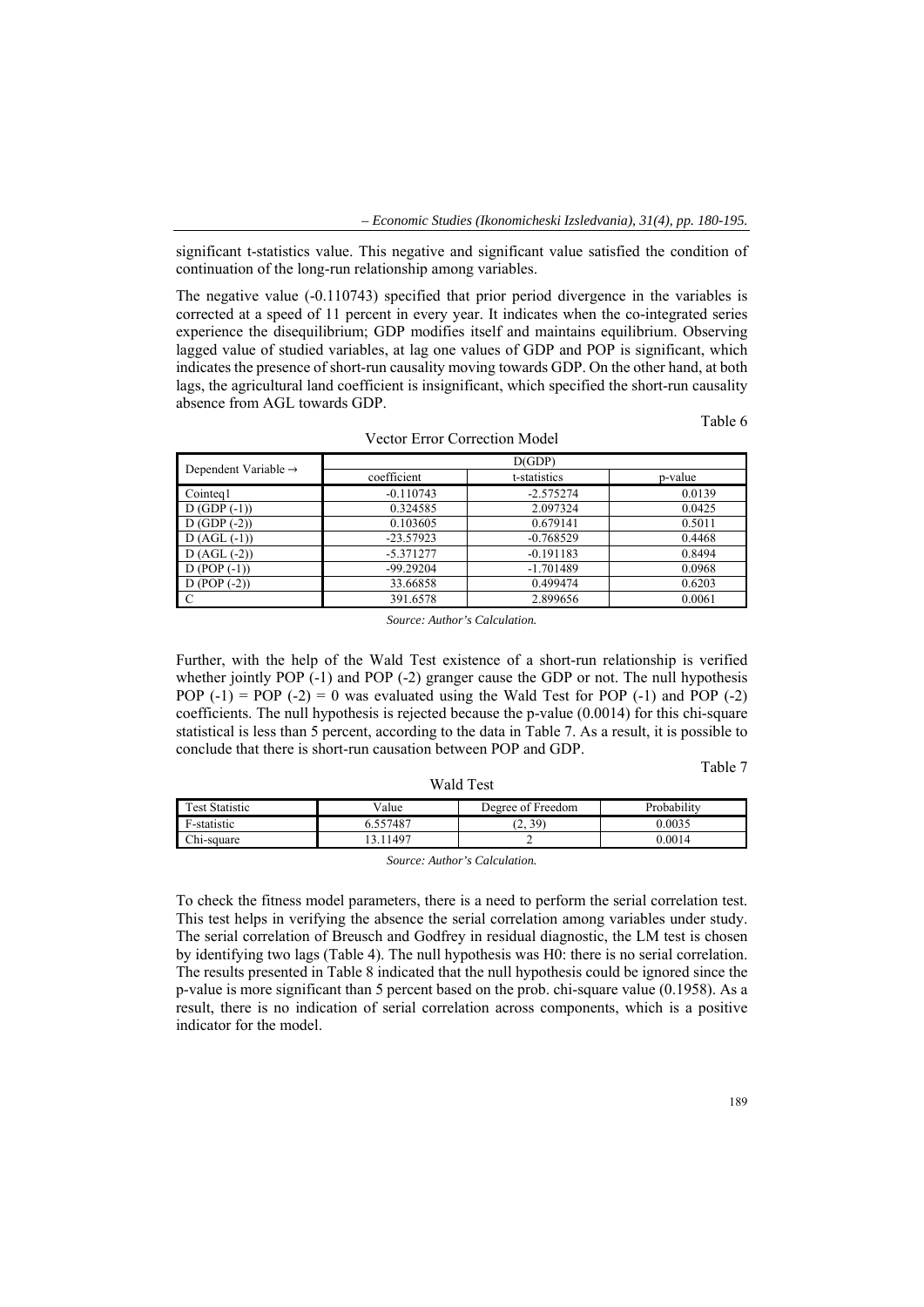*Kumar, D., Singh, K., Phougat, S. (2022). Impact of Agriculture Land and Population Density on Economic Growth: An Empirical Evidence from India.* 

## Table 8

|                                          | Breusch-Godfrey Serial Correlation LM Test |                   |                 |                      |  |  |  |
|------------------------------------------|--------------------------------------------|-------------------|-----------------|----------------------|--|--|--|
|                                          | F-statistic                                | $Obs^*$ R-squared | Prob. $F(2.37)$ | Prob. Chi-Square (2) |  |  |  |
| 1.379336<br>0.2644<br>0.1958<br>3.261114 |                                            |                   |                 |                      |  |  |  |

*Source: Author's Calculation.* 

The CUSUM and CUSUM Square tests are used to determine the validity of the model constants. Figure 4 and Figure 5 show the plot of both tests. Both figures depict the blue line for model constants are within the limits of 5 percent significant level, which verifies that variables are stable and consistent.

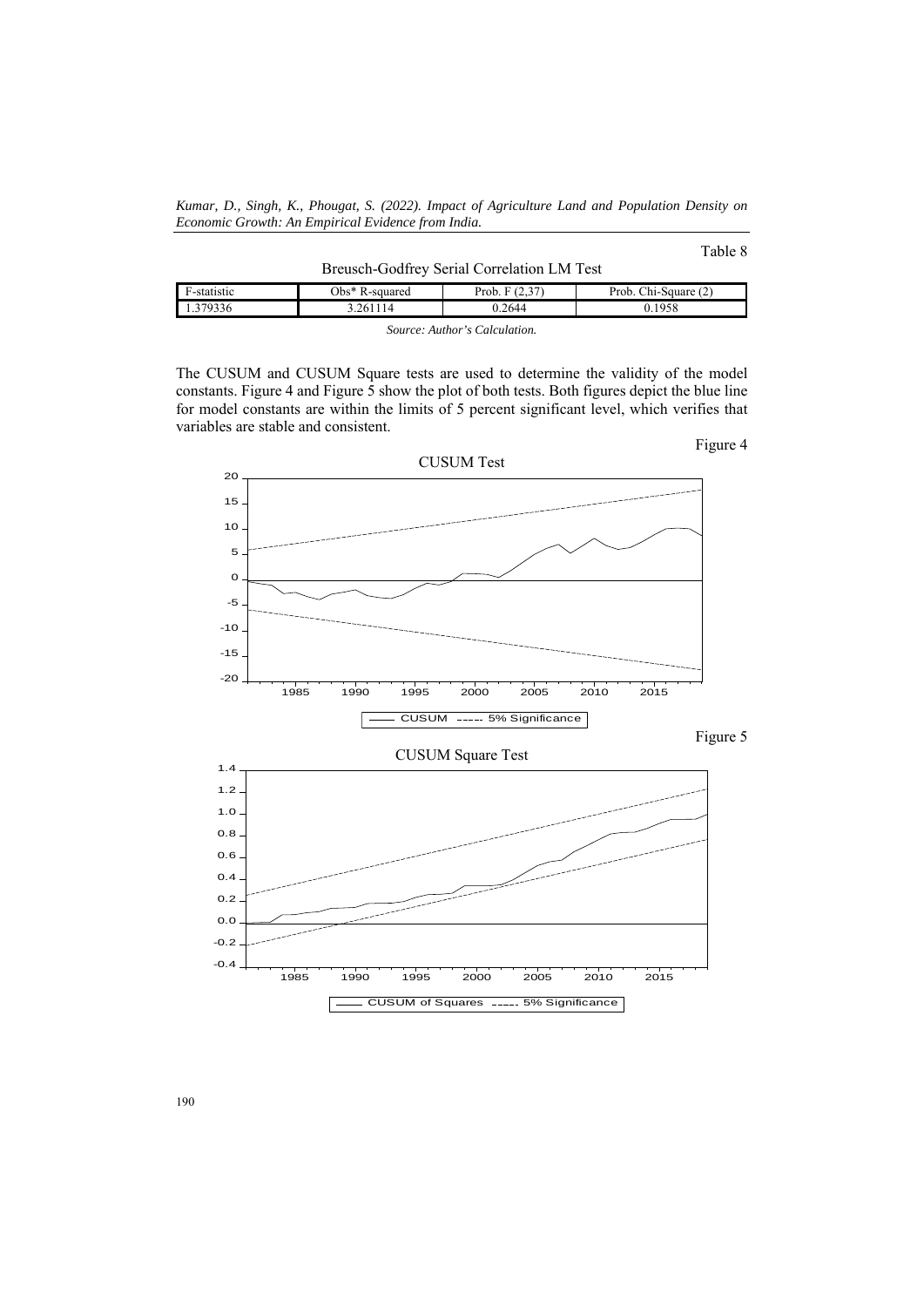#### *4.5. Pairwise Granger Causality Tests*

The Pairwise Granger Causality test was used to confirm the VECM results. This test facilitates the verification of the long-run and short-run causal connections between variables. The results are presented in Table 9. Based on f-statistics table revealed that AGL and GDP does not granger cause each other as p-value is greater than 5 percent significance level. Observing the causal relationship between POP and GDP, it suggested the bidirectional causal relationship between POP and GDP. Thus, it supports the feedback hypothesis and confirms the results of VECM analysis and Wald test (Table 7 and Table 8). Further, the table shows that null hypothesis H0: POP does not granger causes AGL, is rejected as p-value is less than 5 percent. This directs to the decision that changes in POP cause changes in the AGL.

Table 9

| Null Hypothesis:               | F-Statistic | Prob.  |
|--------------------------------|-------------|--------|
| AGL does not Granger Cause GDP | 0.19532     | 0.8233 |
| GDP does not Granger Cause AGL | 1.66655     | 0.2009 |
| POP does not Granger Cause GDP | 3.30069     | 0.0464 |
| GDP does not Granger Cause POP | 3.83334     | 0.0294 |
| POP does not Granger Cause AGL | 3.26722     | 0.0478 |
| AGL does not Granger Cause POP | 2.27646     | 0.1149 |

Pairwise Granger Causality Tests

*Source: Author's Calculation.* 

### *4.6. Variance Decomposition Analysis*

Further, the present study performed the VDC for a detailed understanding of the relationship among variables. The findings are exhibited in Table 10. The table demonstrates that in the first period, economic growth explains 100 percent variations itself. In a short period, 85 percent of variations are due to the GDP itself and 14 percent is described by the POP. In the long run, i.e., in period 20, POP explained the around 12 percent variability in GDP while AGL explained only 1.43 percent.

Considering the forecasted error variance of AGL, the table showed that an 88 percent variation in AGL is produced by the AGL itself in the short run from 1 to 5 periods. In the long run, the study found that variance error in AGL is explained by itself around 18 percent, and the most significant variance error is come out to be from economic growth that is 72.48 percent. Regarding variance decomposition of POP, 75 percent of shocks is explained by POP itself in first period. In the long-run period Agricultural land contribution is slightly 8 percent, while GDP causes the highest variation, that is 74.87 percent in POP.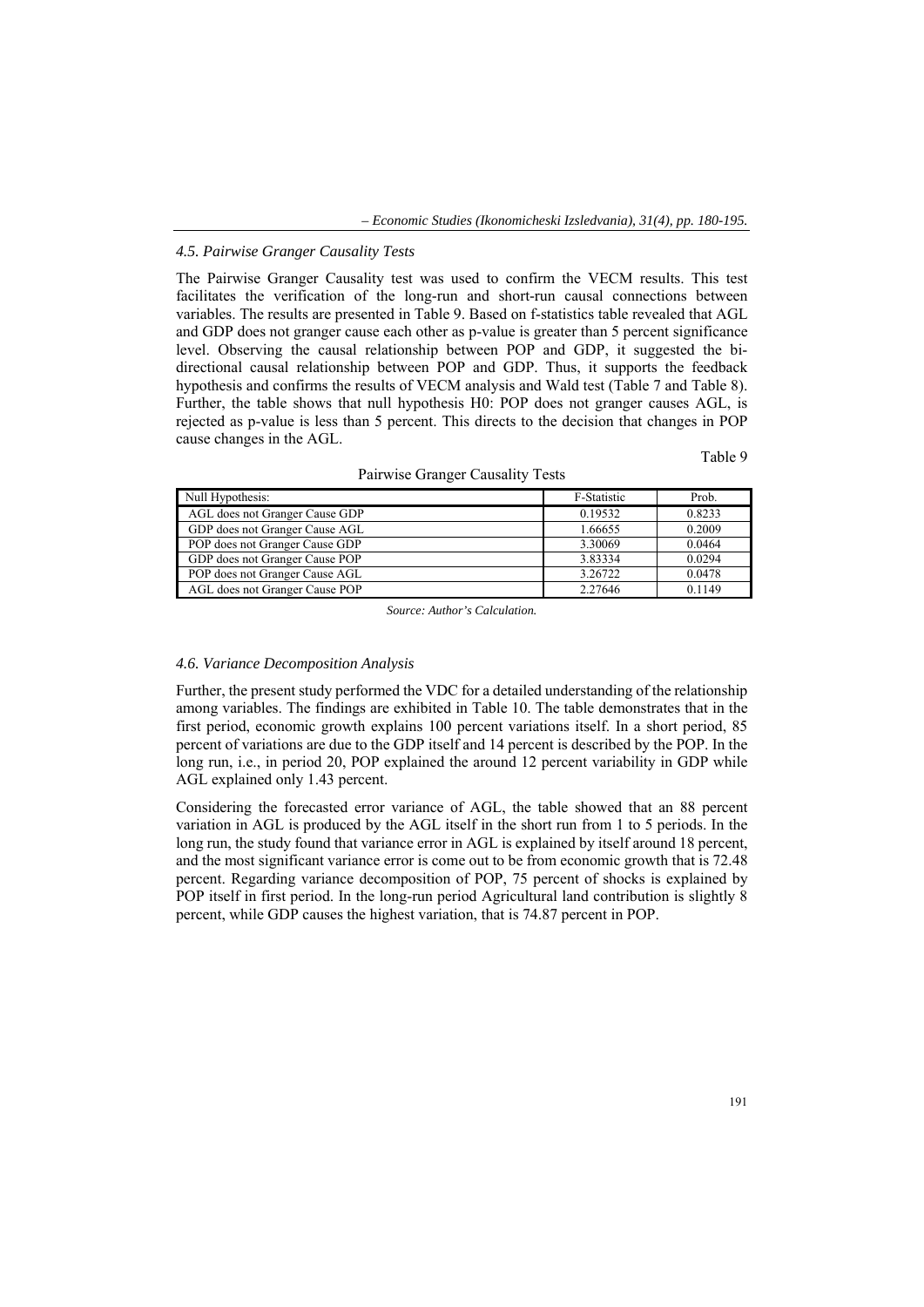*Kumar, D., Singh, K., Phougat, S. (2022). Impact of Agriculture Land and Population Density on Economic Growth: An Empirical Evidence from India.* 

|  |  | able |  |
|--|--|------|--|
|--|--|------|--|

|            |        |          | л.         |          |            |
|------------|--------|----------|------------|----------|------------|
| Variable   | Period | S.E.     | <b>GDP</b> | AGL      | <b>POP</b> |
|            |        | 18.98976 | 100.0000   | 0.000000 | 0.000000   |
|            | 5      | 61.72369 | 91.23599   | 3.122957 | 5.641050   |
| <b>GDP</b> | 10     | 148.5493 | 85.08232   | 0.908516 | 14.00917   |
|            | 15     | 254.7994 | 85.74372   | 1.323320 | 12.93296   |
|            | 20     | 332.7605 | 86.80778   | 1.427798 | 11.76442   |
|            |        | 0.089797 | 3.953143   | 96.04686 | 0.000000   |
|            | 5      | 0.110531 | 11.47477   | 88.45129 | 0.073939   |
| AGL        | 10     | 0.136015 | 23.75639   | 76.02557 | 0.218033   |
|            | 15     | 0.184832 | 49.43069   | 46.31831 | 4.251008   |
|            | 20     | 0.294007 | 72.48104   | 18.45573 | 9.063233   |
|            |        | 0.015931 | 23.39519   | 0.906537 | 75.69827   |
|            | 5      | 0.393381 | 53.98045   | 4.633639 | 41.38591   |
| <b>POP</b> | 10     | 1.878888 | 67.52774   | 7.238633 | 25.23363   |
|            | 15     | 4.131874 | 72.53774   | 7.874409 | 19.58785   |
|            | 20     | 6.500451 | 74.87460   | 8.006119 | 17.11928   |

Variance Decomposition

*Source: Author's Calculation.* 

#### *4.7. Impulse Response Function*

In addition to the variance decomposition analysis, the current study also applied the Cholesky Impulse Response Function (IRF). The IRF shows the innovation response of explanatory variables in the target variable by graphical representation. The IRF of each variable is shown in Fig. 6. First, the response of agricultural land to a shock of economic growth shows that it starts from zero and moves positively till period 10. Then after period 10 it becomes negative in the long run. The impulse response of population density reveals that it remains negative in the whole period.

Observing one standard deviation response of agricultural land to innovations reveals that in the beginning, GDP is negative, but suddenly it becomes positive and remains to stay positive till period 10. After period 10 it moves positively in an upward direction. The population density response towards agricultural land shows that till period 10 it moves along with zero lines, then it becomes negative and finally. The growth feedback response to population density shows that one standard deviation disturbance in POP will negatively impact the growth. Response of agricultural land to POP shows that it begins from zero and moves positively after period 2. Then, in the long run, it increases and moves in a positive direction. Finally, it disappeared with the time horizon. Due to the rapid increase in the population in India, the size of land holdings continues to decline. Around 82 percent of farmers are small and marginal in India (FAO). Therefore, people are moving towards the industrial and service sector from agriculture. That is the primary reason behind the declining share of agriculture in the GDP of India continuously since independence.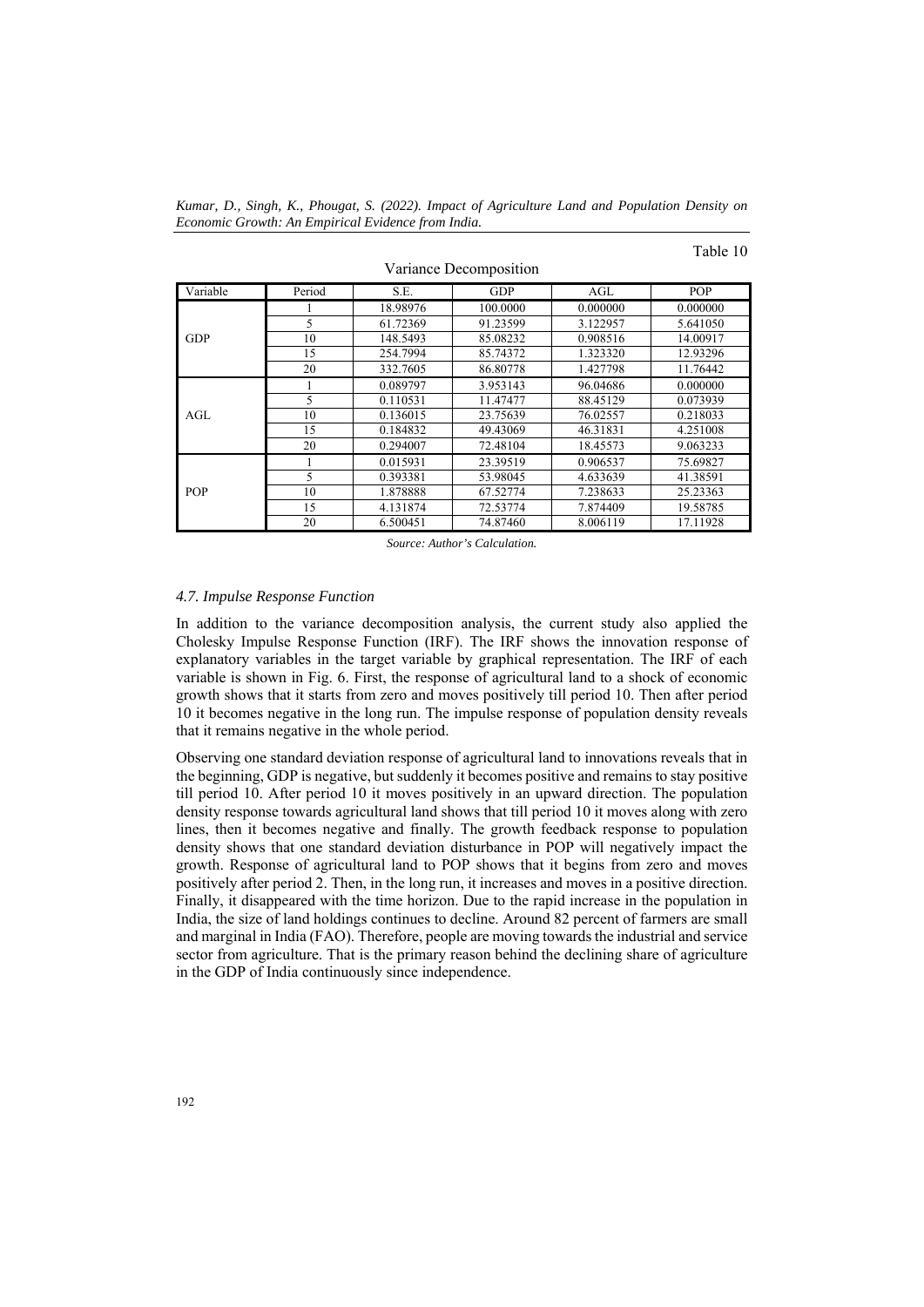





Response of POP to Innovations

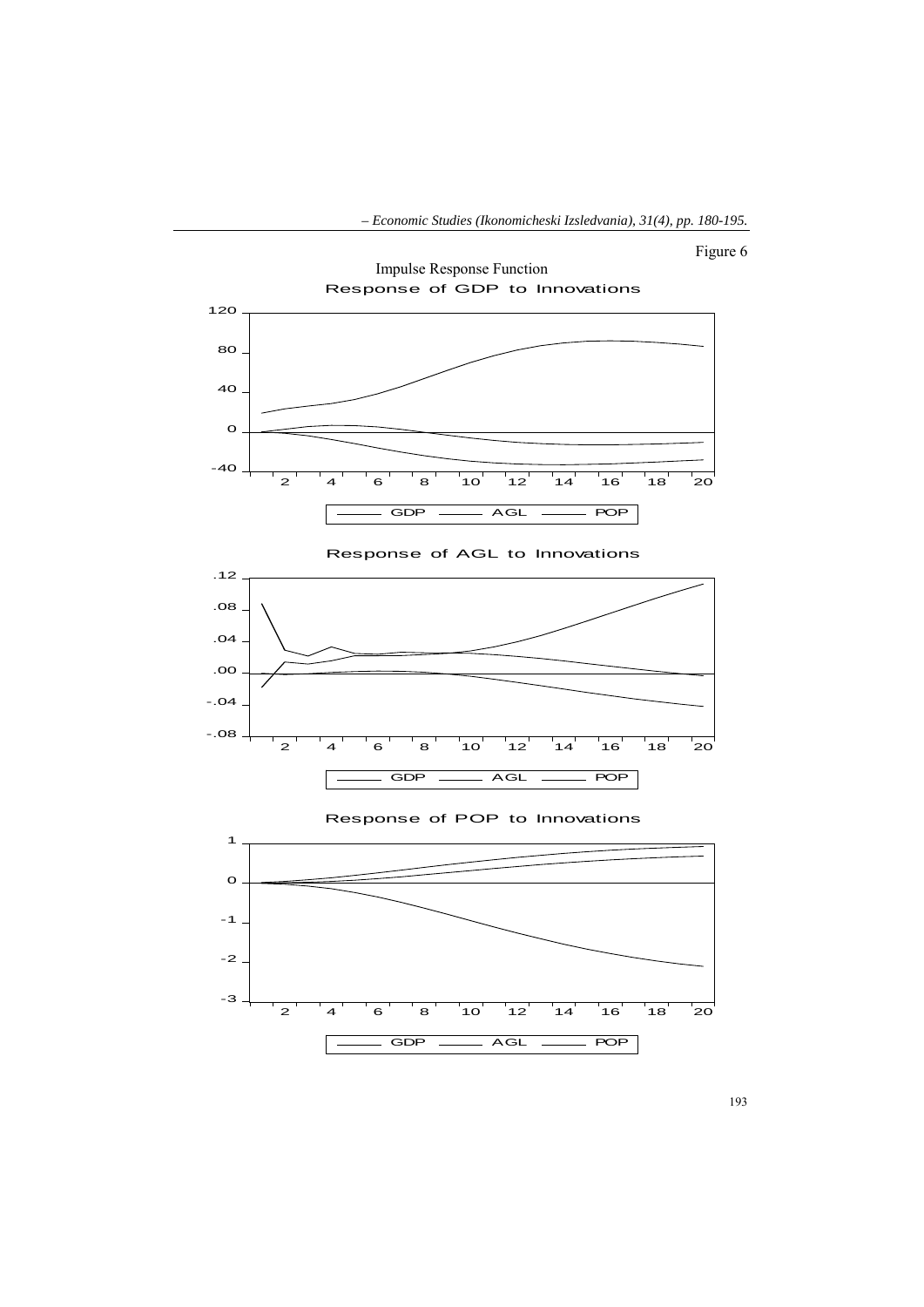#### **5. Conclusion and Policy Recommendations**

Looking at the significance of the variables in the economic growth, the present study examined the linkage between agricultural land, population density, and India's economic growth. Further, the variance decomposition (VDC) and impulse response function (IRF) was employed for a detailed explanation of the variables' relationship and innovation responses of explanatory variables. The Granger causality test results suggested that agricultural land and the gross domestic product have a neutral relationship (studies results consistent with Lubowski, 2006; Fitton et al., 2019). The population density and gross domestic product support the feedback hypothesis (studies results consistent with Sali, 2012; Fitton et al., 2019; Hinz et al., 2020). Further, population density affects agricultural land (studies results consistent with Purnami and Santini (2017), Digha, 2018), whereas agricultural land does not affect population density (studies results consistent with Lubowski, 2006; Purnami, Santini, 2017; Digha, 2018; Fitton et al., 2019). As a result, population density is significant in nations that specialise in resource development and farming.

From a policy viewpoint, the policymakers should make efforts and frame strategies to decide the comprehensive significance of population density in the nation. In harvesting economies, such as those reliant on agriculture and food security, population size is critical. Overcrowding reduces environmental resources per capita, but it facilitates infrastructural improvement, resulting in the ideal population density for growth in the economy. The appropriate size of a country can also be influenced by population density. While there are numerous other variables to consider, geographical organisation is also critical. A country's land area is seen as a form of capital that generates revenue from resource utilisation. The first sort of cost is the distance of a border, which necessitates protective measures. Another expense is commuting to and from the capital, and population density also has a role here.

The present study also has certain limitations. The study was based on aggregate level data as disaggregate level data was not available. In the future, a panel study of disaggregated level data can be analysed in various states or on a multi-country basis. Recent techniques can be applied over the disaggregate level data like autoregressive distributed lag (ARDL), panel data, quantile regression, and time series analysis. Moreover, additional variables like energy as input in agriculture, energy prices, and agricultural production at a disaggregated level can be studied along with economic growth.

#### **References**

- Apata, T. G., N'Guessan, Y. G., Kehinde, A. L., Olutope, O. (2019). Agricultural Land-Use Systems and Climate Change among small farmers in Sub-Saharan Africa: Relationship and Evidence of Adaptive Processes in Nigeria.
- Brewer, M. F., Boxley, R. F. (1981). Agricultural land: Adequacy of acres, concepts, and information. American Journal of Agricultural Economics, 63(5), pp. 879-887.
- Cariappa, A. A., et al. (2021). Impact of COVID-19 on the Indian Agricultural System: A 10-point Strategy for Post-Pandemic Recovery. – Outlook on Agriculture, 50(1), pp. 26-33. https://doi.org/10.1177/ 0030727021989060.
- Dickey, D. A., Fuller, W. A. (1981). Likelihood Ratio Statistics for Autoregressive Time Series with a Unit Root. Econometrica: Journal of the Econometric Society, рр. 1057-1072.